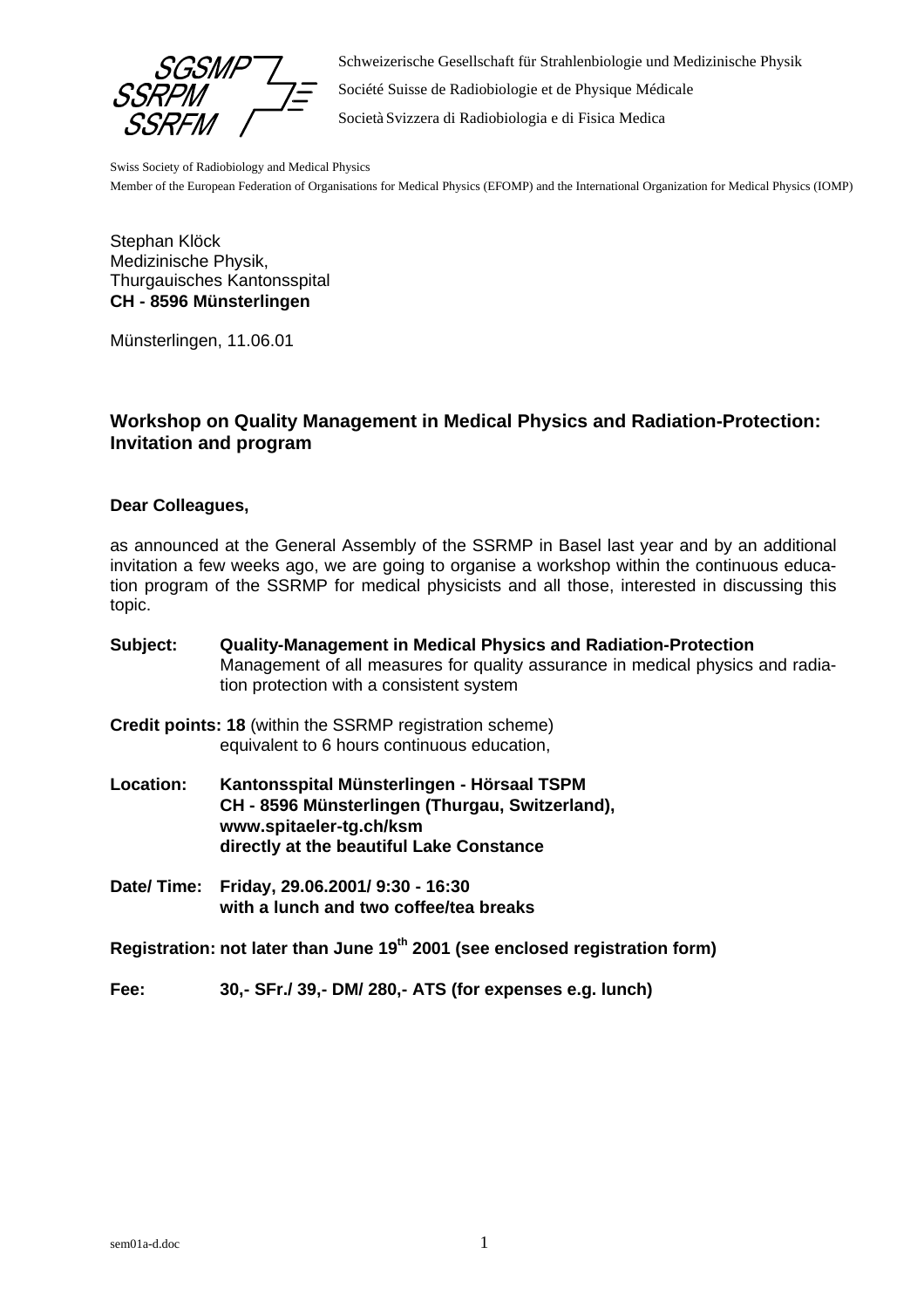Schweizerische Gesellschaft für Strahlenbiologie und Medizinische Physik

Société Suisse de Radiobiologie et de Physique Médicale

Società Svizzera di Radiobiologia e di Fisica Medica

Swiss Society of Radiobiology and Medical Physics

Member of the European Federation of Organisations for Medical Physics (EFOMP) and the International Organization for Medical Physics (IOMP)

To find a management system for all quality assurance-measures within the area of radiation protection and medical physics is a major task for all those, aiming for:

- Efficiency in time and money spent,
- Completeness of measures,
- Transparency within the department and the hospital,
- Opportunity to delegate and control parts of the quality assurance-work,
- Inter-comparability of results and success,
- Compatibility and collaboration between different clinics.

Today there are different approaches towards quality management in several areas of economy. On the other hand various recommendations and directions for quality assurance in medical physics and radiation protection have been published.

It is a first aim of the workshop to give an impression of the needs and possibilities to combine these two aspects. This introduction will be given during the morning session. There will also be the opportunity for discussion.

The afternoon will be devoted to practical examples and discussion.

A consideration of the role of SSRMP within this topic, and the possibilities of concrete future steps should conclude the day.

We are looking forward to your participation. With best regards

Stephan Klöck, Department of Medical Physics, **www.spitaeler-tg.ch/ksm**

**Enclosed:** Programme Registration-Form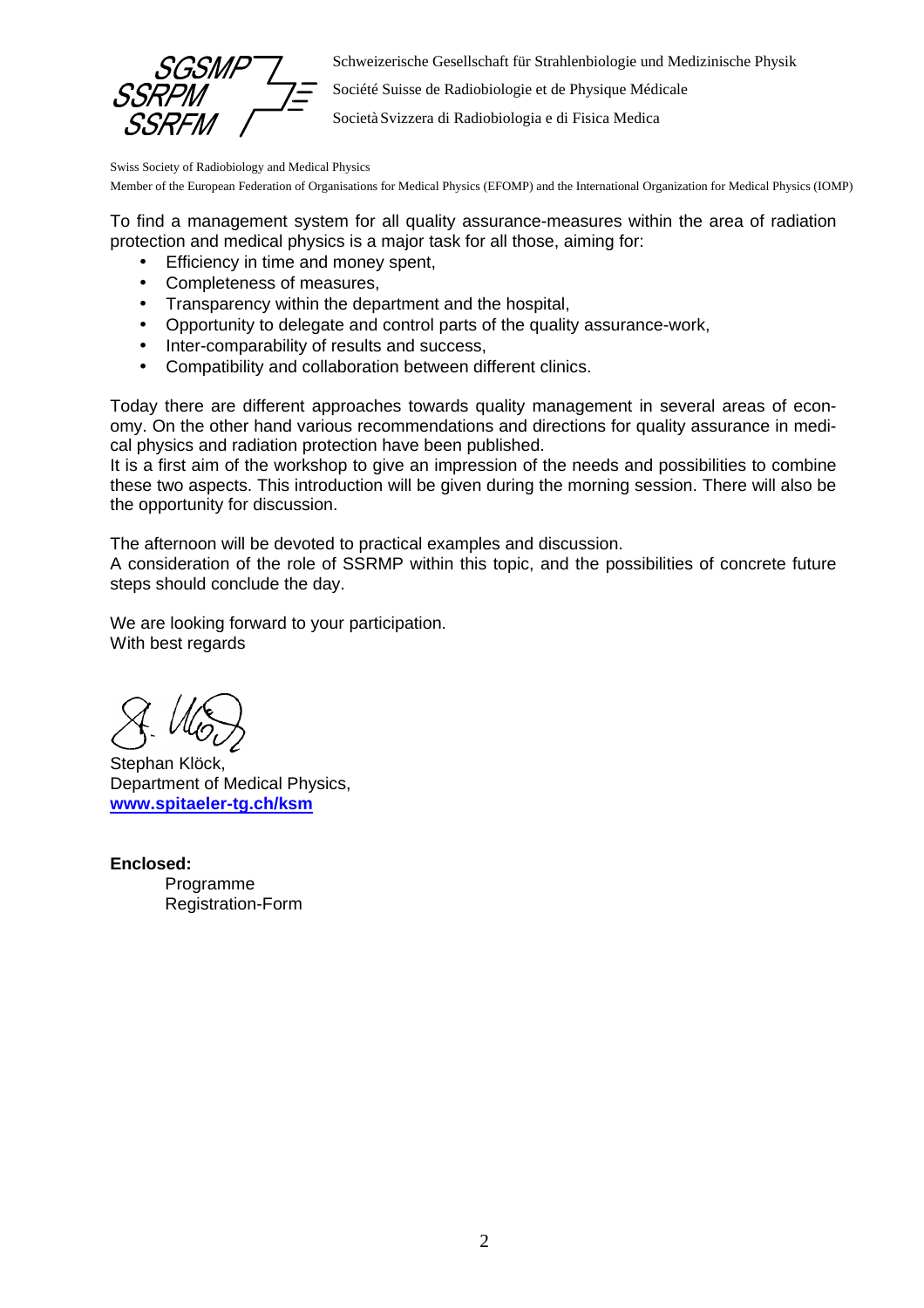

Schweizerische Gesellschaft für Strahlenbiologie und Medizinische Physik

Société Suisse de Radiobiologie et de Physique Médicale

Società Svizzera di Radiobiologia e di Fisica Medica

Swiss Society of Radiobiology and Medical Physics

Member of the European Federation of Organisations for Medical Physics (EFOMP) and the International Organization for Medical Physics (IOMP)

## **Programme**

| <b>Time</b>                | <b>Subject/Title</b>                                                                                                                                                                   | <b>Speaker</b>                                                                                                  |
|----------------------------|----------------------------------------------------------------------------------------------------------------------------------------------------------------------------------------|-----------------------------------------------------------------------------------------------------------------|
| $9:30 - 9:40$              | Opening address                                                                                                                                                                        | Richard Binswanger, KS Mün-<br>sterlingen, Wolf Seelentag, KS<br>St. Gallen, Stephan Klöck, KS<br>Münsterlingen |
| $9:40 - 10:20$             | The continual improvement<br>of your organisation (ISO 9000)                                                                                                                           | Heinrich Bährle, PSI                                                                                            |
| 10:20 - 10:40              | Coffee/Tea                                                                                                                                                                             |                                                                                                                 |
| 10:40 - 11:20              | Total Quality Management in Hospitals -<br>especially with the EFQM-System<br>(from certification to auditing)                                                                         | Paul Swertz, Uni Konstanz                                                                                       |
| 11:20 - 11:40              | Approaches and Experiences of BAG                                                                                                                                                      | Phillipp Trueb, BAG                                                                                             |
| 11:40 - 12:00              | Hospital-Interface and Economical aspects                                                                                                                                              | Urs Kellenberger,<br><b>KS Muensterlingen</b>                                                                   |
| 12:00 - 13:00              | Lunch (optional industrial exhibition)                                                                                                                                                 |                                                                                                                 |
| 13:00 - 13:40              | QM: Requirements and Views of the Practitioner                                                                                                                                         | Beat Leemann, KS Luzern, Wolf<br>Seelentag, KS St. Gallen, Rob-<br>erto Mini, Insel Bern                        |
| 13:40 - 14:00              | Quality Management and Accreditation:<br>getting started - hold on - reach the Goal, first<br>Steps made in the Department of Radiological<br>Physics at the University Hospital Basel | Hans Roser, KS Basel                                                                                            |
| 14:00 - 14:20              | ISO 9000 in Radiotherapy                                                                                                                                                               | Nasser Hejira, IRA Lausanne                                                                                     |
| 14:20 - 14:40              | Digital QM: Potentials and Experience                                                                                                                                                  | Roman Spiess, Stephan Klöck,<br>KS Münsterlingen                                                                |
| 14:40 - 15:00              | Coffee/ Tea                                                                                                                                                                            |                                                                                                                 |
| 15:00 - 15:10              | Instructions of working groups                                                                                                                                                         | Stephan Klöck,<br>KS Münsterlingen                                                                              |
| 15:10 - 16:00              | Discussion about different topics within few work-<br>ing groups                                                                                                                       | all participants                                                                                                |
| 16:00 - 16:20              | Summary of the results                                                                                                                                                                 | all participants                                                                                                |
| 16:20 - 16:30              | Conclusions and outlook - Closing remarks                                                                                                                                              | Wolf Seelentag, KS St. Gallen                                                                                   |
| 16:30                      | End of the meeting                                                                                                                                                                     |                                                                                                                 |
| subsequently<br>(optional) | Visit of the Radiation Oncology Department of KS<br>Münsterlingen with industrial exhibition                                                                                           | interested participants,<br>S. Klöck KS Münsterlingen                                                           |

### **Sponsors of the meeting:**

### **PTW Freiburg, Siemens Schweiz, Theranostic, Uehlinger-Pfiffner.**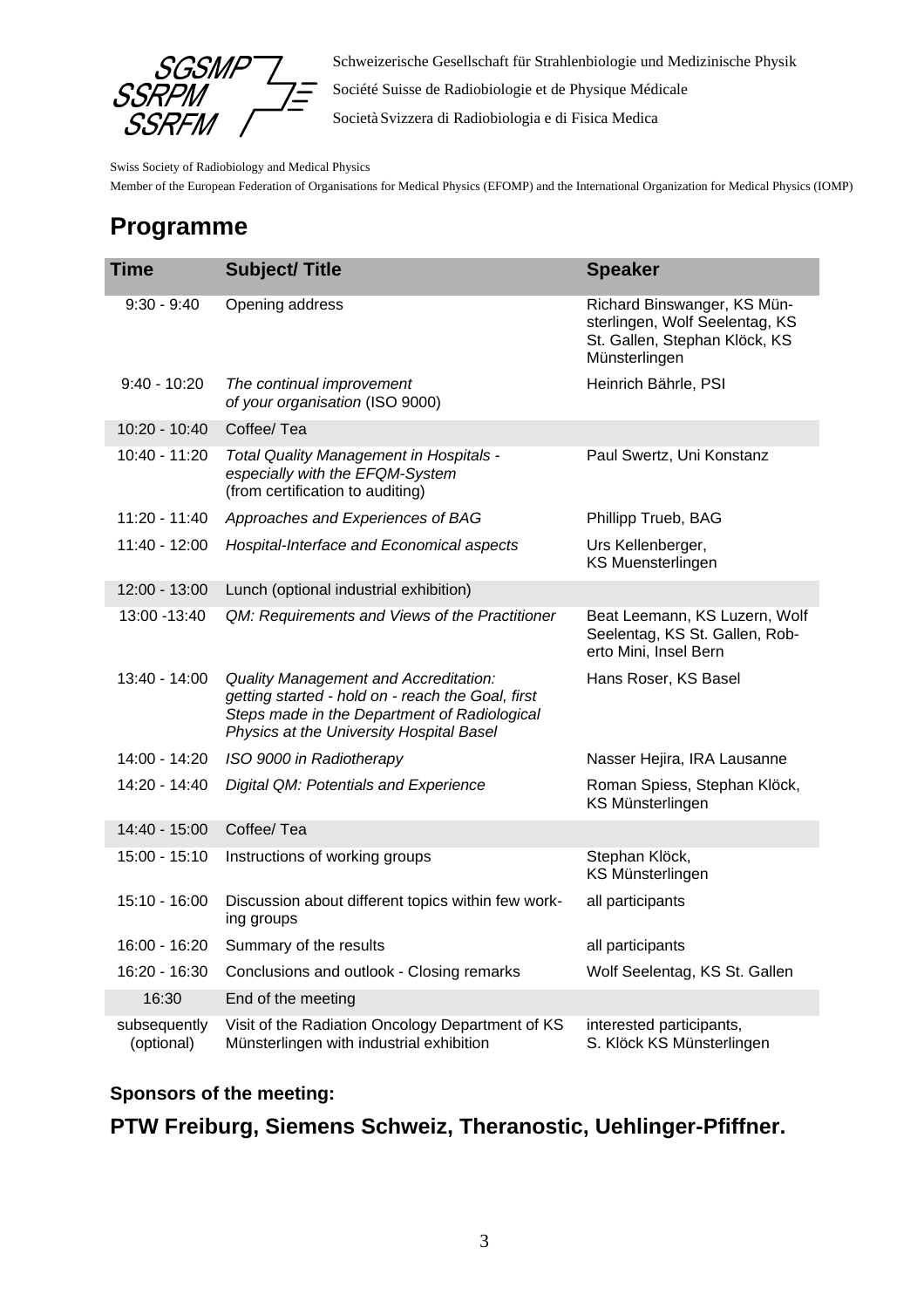

Schweizerische Gesellschaft für Strahlenbiologie und Medizinische Physik Société Suisse de Radiobiologie et de Physique Médicale Società Svizzera di Radiobiologia e di Fisica Medica

Swiss Society of Radiobiology and Medical Physics

Member of the European Federation of Organisations for Medical Physics (EFOMP) and the International Organization for Medical Physics (IOMP)

# **Registration**

### **Workshop on Quality Management in Medical Physics and Radiation-Protection: on Friday, 29.06.2001 at the Kantonsspital Münsterlingen**

Please return via mail, fax or e-mail as soon as possible, but not later than **June 19th 2001**! Thank you for your collaboration.

| Adresse: | Thurgauisches Kantonsspital<br>Radio-Onkologie<br>Simone Paoletto<br>CH-8596 Münsterlingen | Fax: $+41 - 71 - 6862328$<br>e-mail: simone.paoletto@kttg.ch |
|----------|--------------------------------------------------------------------------------------------|--------------------------------------------------------------|
|          |                                                                                            |                                                              |

**Fee payment: 30,- SFr./ 39,- DM/ 280,- ATS (for expenses like lunch)**

via euro-cheque (enclosed),

 $\Box$ 

via assignment in favour of: "Thurgauisches Kantonsspital, CH-8596 Münsterlingen", code-word: "QM-Workshop SGSMP, Kto.: 201 632" **Post:** Post, Kto.:85-64-3, **Bank:** Thurgauer Kantonalbank Kreuzlingen, BLZ:78416, Kto.: 16 2000100109, cash at registration desk.